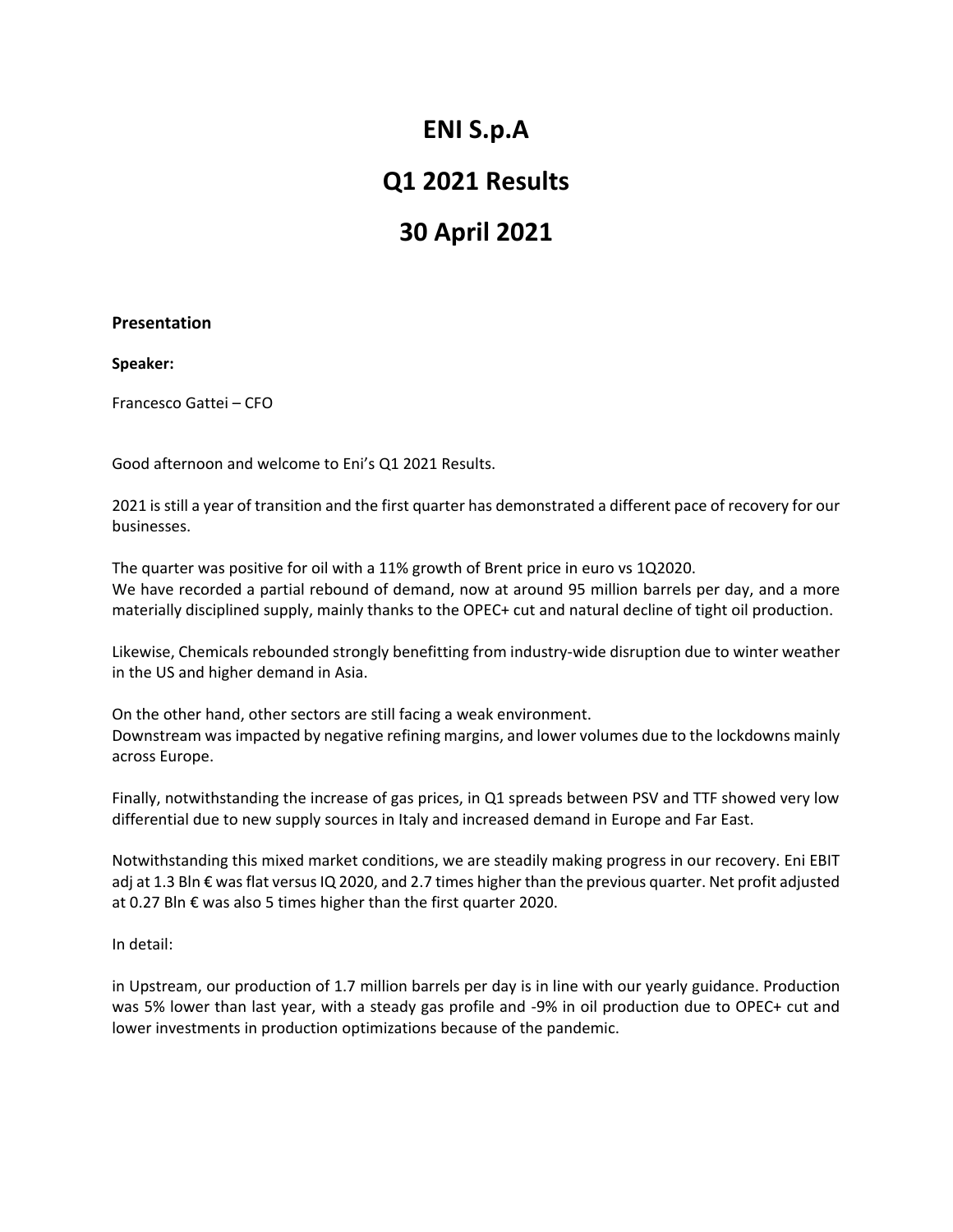In Exploration, within our infrastructure lead strategy, we discovered 120 Mboe mainly in Norway and in Angola, creating synergies with existing hubs and facilities. The Cuica discovery in Angola, is close to our existing FPSO in block 15/06 and will be connected to the production within 6 months.

Global Gas & LNG EBIT was slightly negative, due to the low spread between European hubs and due to reduced optimization opportunities with respect to last year. We expect the coming months remain challenging for this business.

With regards to Energy Evolution, we are rapidly progressing to expand the value of our Retail and Renewable businesses.

We entered the Spanish market this quarter, acquiring both Retail and Renewables assets, as well completing the acquisition of a 20% stake in Dogger Bank, our first wind offshore project in UK. The merger of the Retail and Renewable businesses is progressing and further on in the presentation I will outline the next steps to reach our goal to maximize value.

In Refining, a negative margin of -0.6 \$/bbl in the quarter and weaker retail sales in Europe, -10% year on year, impacted our results. Lockdowns and the limited air traffic demand weighted on the consumption of the most valuable products.

In Bio refining, where weak demand has also put pressure on margins, we have now started up a new Biomass Treatment Unit in Gela that will enable us to receive up to 100% waste and residue feedstock, in line with our palm-oil free target by 2023. Moreover, we made a material move in this promising sector this quarter with the acquisition of Fri-El, a leader in the Italian Biogas production.

Versalis, our chemical company, delivered its best result since 2018.

Coming on to Financials, with a CFFO of  $\epsilon$ 1.96 Bln and Capex of  $\epsilon$  1.4 Bln, we were able to generate a robust cashflow. Even taking into account a portfolio net acquisition of 400 mln  $\epsilon$ , we kept leverage flat at 31%.

Let's move on now to Natural Resources.

Upstream EBIT in the first quarter 2021 was 1.4 billion €, an increase of around 350€ mln compared to Q1 2020, thanks to the improved market conditions and notwithstanding the lower level of the production, around 90,000 barrels per day year-on-year.

In line with our yearly guidance, Production in 2021 is confirmed at around 1.7 million barrels of oil equivalent per day, considering OPEC+ cuts of 35 barrels per day. In the second quarter we expect a production to be at around 1.6 million barrels due to maintenance originally planned for 2020 and we postponed to 2021 due to Covid. We plan therefore a progressive rebound in the following quarters.

In 2021 with capex kept below € 4.5 billion we will be able to fully capture the benefit of a higher scenario. Assuming an average Brent price of 55\$ our organic FCF post working capital would be around € 3 billion growing to € 3.8 billion in a 60\$ scenario.

Regarding GGP, on 21st Feb 2021 the first LNG cargo was successfully loaded from Damietta Plant. To date a total of 9 cargoes have been loaded and we expect to maintain stable production during the rest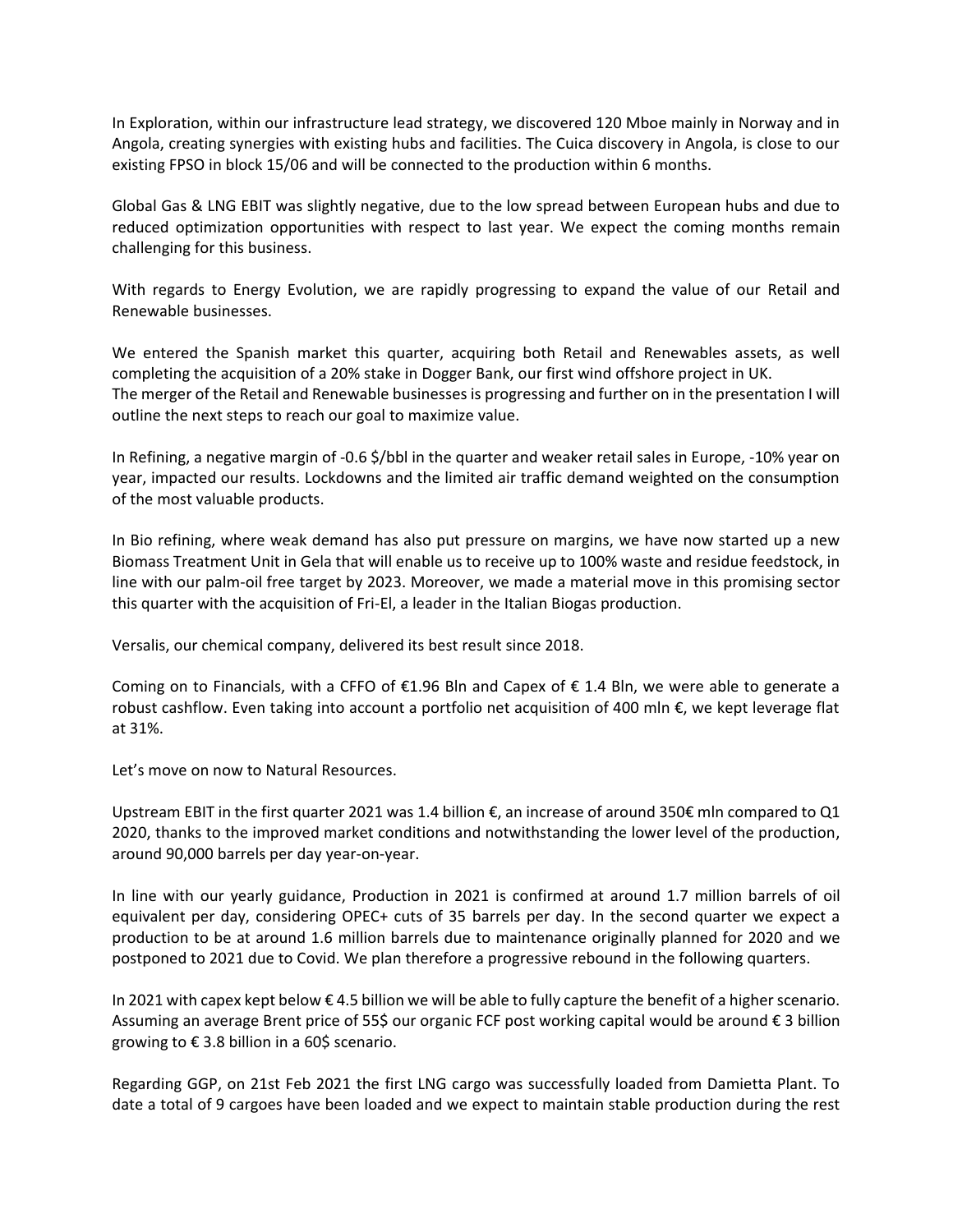of the year for a total of around 40 cargoes across 2021 contributing to sustain our gas equity production in Egypt.

In terms of GGP EBIT, first quarter 2021 was slightly negative, down by 260 million € compared to the previous year. The result was mainly driven by the very low spread between the hubs- European hubs, minus 84% YoY, that lead to limited trading opportunities especially in Italy impacting around one third of the losses. The additional negative impact is mostly linked to the lack of positive one off optimizations that occurred in 1Q2020.

If the current scenario is confirmed for the rest of the year, we expect GGP 2021 EBIT to be almost at breakeven in terms of EBIT, whilst delivering a positive FCF of around 200 million also thanks to the contribution of the deal that led to Damietta start up.

Before moving to Energy evolution I want to focus briefly on the startup of Merakes field in Indonesia that we announced early this week.

Merakes is a concrete step in our strategy focused on increasing gas production, leveraging our infrastructure led exploration, and fast time to market.

Indeed, excluding the 6 months of temporary suspension due to Covid (March-September 2020), Merakes has been developed in less than two years from the FID, as a tie-in to the existing Jangkrik FPU.

The field is estimated to hold about 2 trillion cubic feet of lean gas in place and will contribute with an equity production of about 30,000 barrels per day in 2021 and of 50,000 barrels per day in 2022.

Merakes gas will be partially sold to the domestic market and will support the extension of the life of the Bontang LNG facility.

Moving on to Energy evolution,

Eni Gas and Luce and Renewables is growing rapidly: EBITDA in the first quarter 2021 was 220 million €, 17% higher than last year thanks to the strong performance of EGL which benefitted from a growing customers and service basis.

The combined entity Retail and Renewable will reach a 2021 Ebitda of 600 M€ growing almost 17% Year on Year.

Downstream EBIT in the quarter was slightly negative:

In R&M weak demand, in particular for jet fuel, due to widespread lockdown measures, put pressure on oil and bio-refining margins. We expect a gradual recovery over the course of the year with the easing of Covid measures.

Versalis posted a positive result for the first time since the second quarter of 2018, driven by polyethylene and styrenics demand and a good margins environment. We expect this positive environment gradually reduce in the coming quarters, but the result of the chemical segment is forecasted to remain positive.

For the full year, the lower than expected refining scenario will be almost compensated through a remediation action plan, as well as the positive chemical scenario. The overall Ebit Adj Proforma for Downstream R&M & Chemical will be in the range of 400M€.

Turning now to cash, in the first quarter of 2021, the adjusted cash flow from operations before working capital was at 1.96 bln  $\epsilon$ , exceeding our capex of 1.4 bln  $\epsilon$ .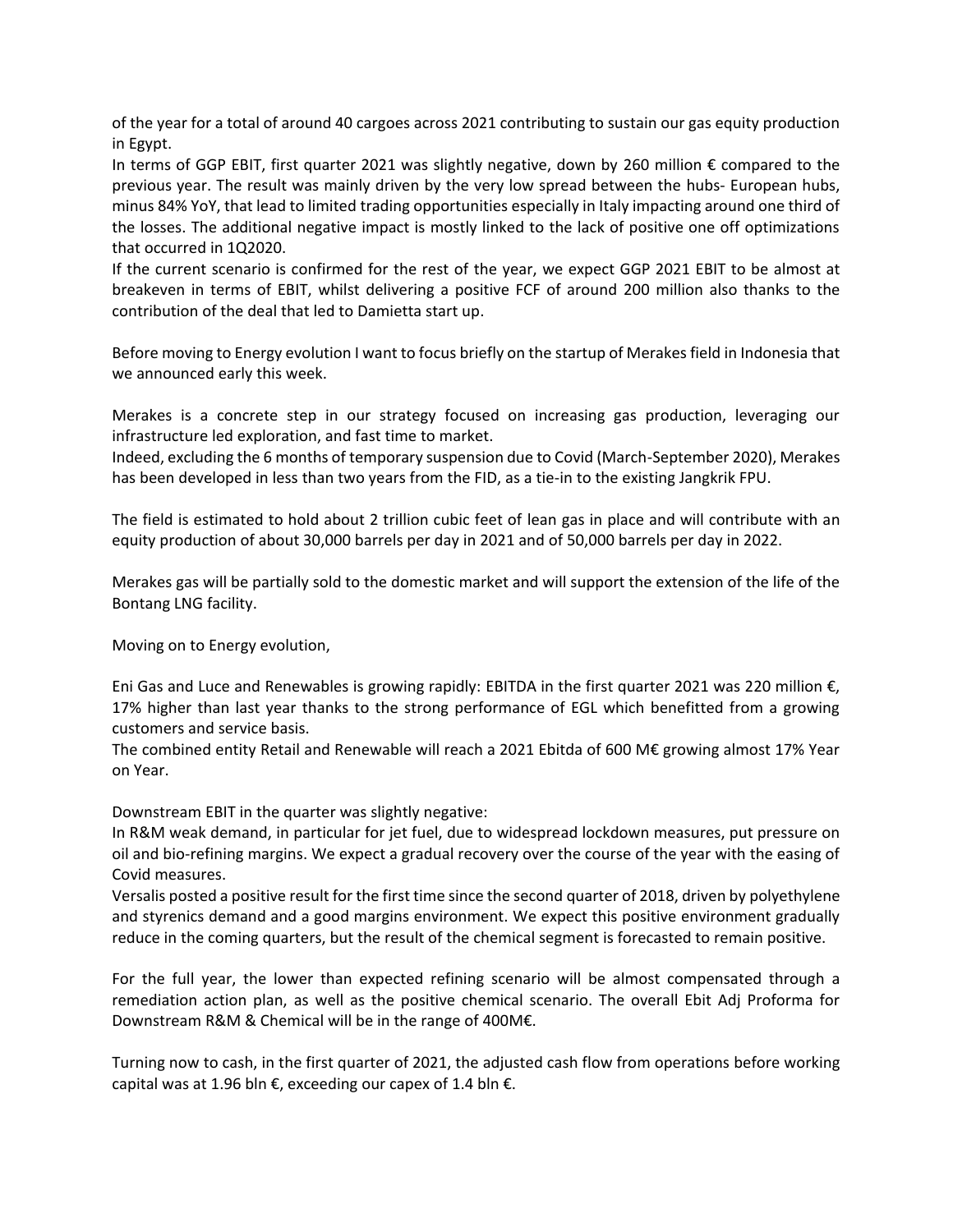Looking at 2021, we expect a cash flow from operations before working capital at replacement costs higher than 9 Bln € at Brent prices of around 60\$/bbl and assuming a refining margin just above zero. This cash flow generation will more than cover our 2021 capex of almost 6 bln €.

Before turning to the Q&A I would like to spend few minutes on our plan for the Retail & Renewables businesses.

Today, the Board of Eni has approved the launch of a strategic project to evaluate the best industrial and financial plan for the new entity resulting from the integration between Retail and Renewable activities.

This operation is part of Eni's wider commitment to delivering value through the energy transition and represents a material step in reducing the Scope 3 emissions of our domestic clients.

A journey that started few years ago.

On Renewables, in 2015 we created Energy Solutions, a business unit that has progressively expanded its span of technologies and geographies and it is now managing more than 1 GW of capacity installed or under construction in more than 10 countries. During this period, we have built different joint ventures to create growth opportunities in the US, with Falck Renewables, in Norway with Hitec and in Italy with CDP. In 2020 we also joined the world's largest offshore wind project with the acquisition of a 20% stake in Dogger Bank in the UK.

These JVs, together with other standalone initiatives, will be the sources of our organic growth.

In the meantime, we expanded our retail offer: in 2017 Eni Gas e Luce, the historical unit of Gas & Power dedicated to the final market, was established as a dedicated company for the sale of innovative energy services to final costumers.

EGL expanded its international footprint setting up a new company in Greece in 2018 and entering the Spanish market this year. Furthermore, EGL has enhanced its offer with additional services including energy management, electric mobility and building's energy upgrading, providing products and services to almost 10 million clients.

Looking to the future, we expect Retail G&P customers to grow to 15 million within this decade, with an increasing supply of renewable power and bio-methane.

Renewables capacity will reach more than 1 GW by the end of 2021, including projects under construction, reaching 5 GW of installed capacity by 2025 and 15 GW by 2030.

Through this new entity we are creating a unique proposition both for our customers and investors:

in an increasingly competitive market, Renewables will benefit from a captive customer base representing a stabilizing factor for revenues, giving more optionality in the use of the market opportunities and contracts;

at the same time, Retail will be able to sell green energy produced by proprietary plants. We believe that this will be a key marketing differentiation factor enhancing commercial attractiveness.

Finally, additional services, including distributed solar and energy management will complete our distinctive approach.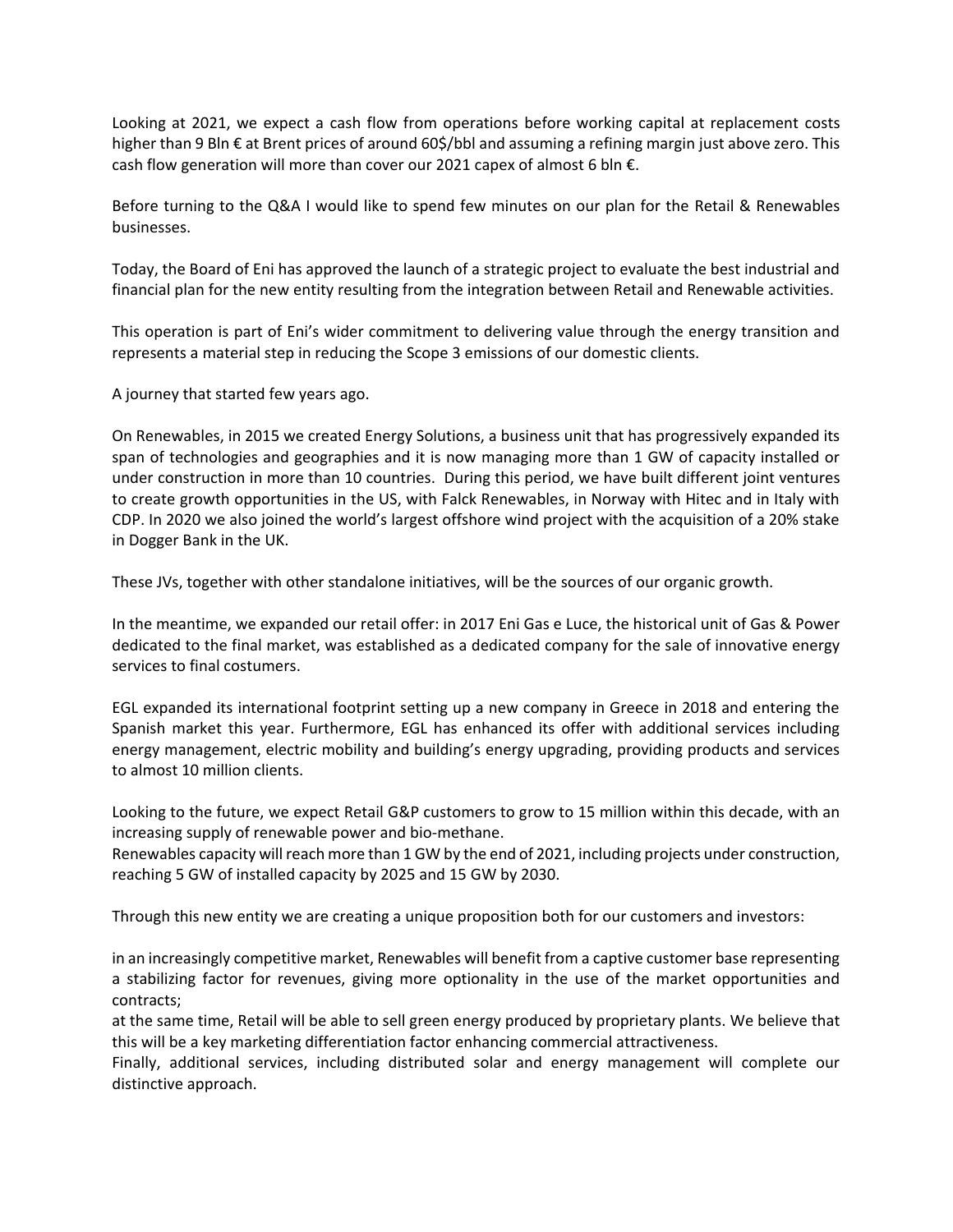Overall, EBITDA of the new entity is expected to almost double from 600 million  $\epsilon$  in 2021 to around 1 billion € by the end of the plan. Operating Cash Flow Generation will double as well thanks to a resilient and free cash flow positive Retail business, accompanied by the Renewables business growing cash contribution.

Eni has formed an internal team, supported by strategic and financial advisors, to lead the project that will evaluate multiple options to extrapolate the maximum value from this new entity.

Options under consideration include a stock exchange listing through an initial public offering (IPO), or the sale or exchange of a minority stake in the new entity, during the course of 2022, subject to market conditions.

The market valorization will unlock value capturing the better enterprise value EBITDA multiples that today the market recognizes to Renewable and Retail companies.

Now together with Eni top management, we are ready to answer to your questions.

## **Q&A Session**

### CORPORATE RESPONDANTS

Francesco Gattei, CFO Alessandro Puliti, Chief Operating Officer Natural Resources Giuseppe Ricci, Chief Operating Officer Energy Evolution Adriano Alfani, CEO Versalis Cristian Signoretto, Director Global Gas & LNG Portfolio (Natural Resources) Alessandro Della Zoppa, Director Energy Solutions (Energy Evolution) Umberto Carrara, Director Green/Traditional Refining and Marketing (Energy Evolution)

MICHELE DELLA VIGNA, GOLDMAN SACHS: Francesco, thank you very much for the presentation. I have 2 questions, if I may. The first one is on Eni gas e Luce. I was wondering, do you see this as your global vehicle for power, which includes all of the renewable work that you're doing in your upstream heartland plant in the Caspian, in Africa, in Southeast Asia or more as a European-focused company? And then secondly, your ongoing exploration success continues to provide you with a large funnel of short-cycle development opportunities. At the time when the macro recovery is finally coming through, do you see an opportunity to accelerate the development of these projects? And what do you see as the most interesting investment decisions?

FRANCESCO GATTEI: Okay. Thank you, Michele. About EGL, and then I will leave to Alessandro Puliti, the answer about the exploration and then FID.

Now in terms of EGL, what I can tell you is that this is a vehicle that for us  $-$  is a vehicle to decarbonize our domestic clients. So that is the main scope of this vehicle. This vehicle is substantially a new entity,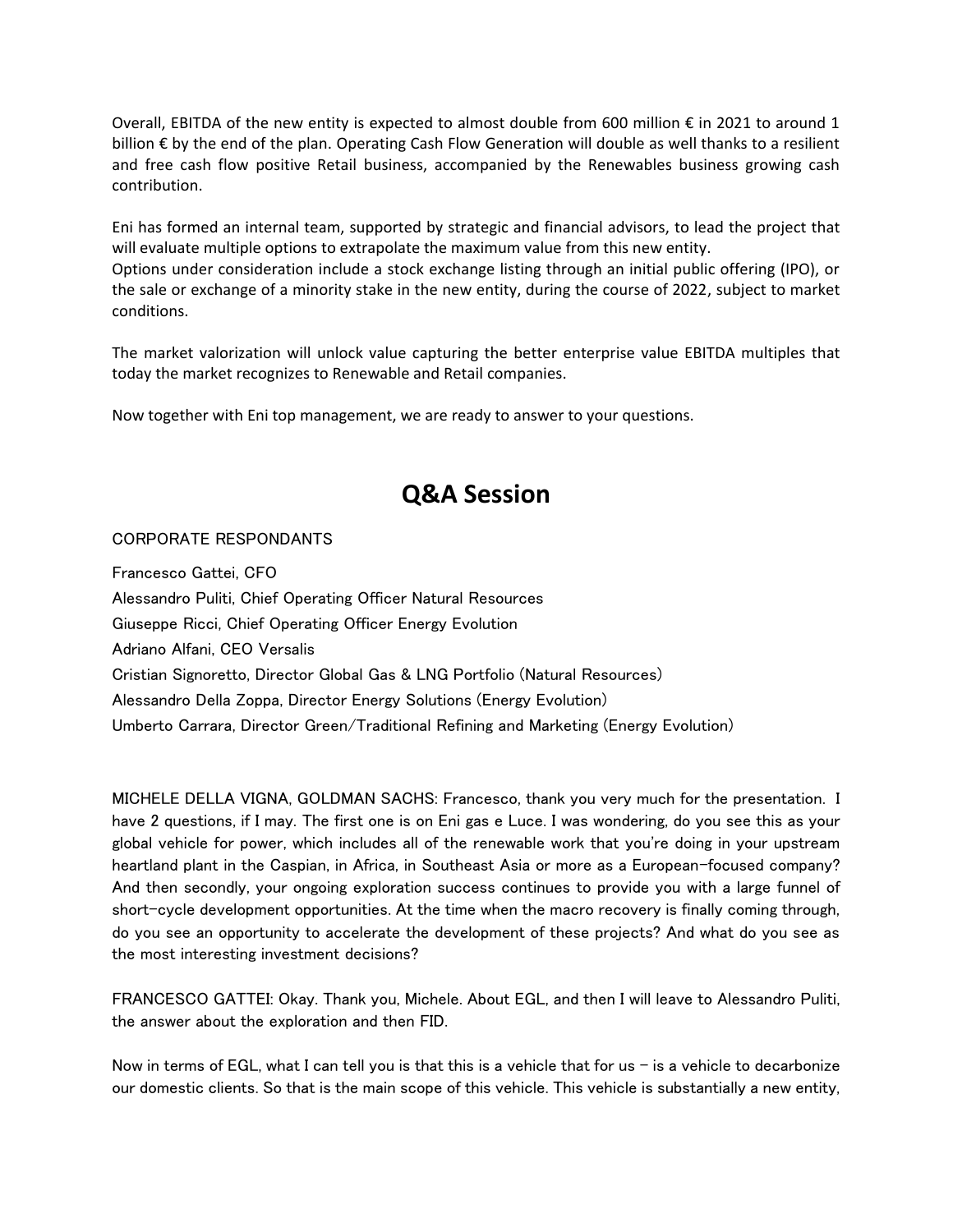there is no such kind of players in the market. The market is now specialized or is building and generating capacity or on the other side is selling power to the clients.

We are generating now. We are creating this new machine that put together, these 2 streams, and in the middle, there is value. Because in the middle, there is energy management, there is a capability to absorb the fluctuation of renewables. And so gaining value from that. And there is clearly value in the 2 side of this proposition because, as we said, there is stabilizing the renewable sales to a captive client, and there is a green marketing proposal that is attractive for the domestic customers.

In term of the boundaries of this vehicle, this vehicle will be clearly mainly an OECD player because clearly, in this area, there is the full chain covered, but there is no an exclusive  $-$  let's say, for example, we have opportunity in certain countries that we believe are quite promising. For example, we think in Kazakhstan, countries of E&P, original historical positioning. In this country, we could just be exposed to the generation side. In the future, we don't know. In the future, we will see what's going on. But the generation side will remain attractive. So where there is a market that is, let's say, more mature, advance, there is an opportunity to sell directly to the final customer. Otherwise, we will sell to the grid, for example, also in Australia, where we have activity already existing. What will not be included is that kind of generation capacity that is, let's say, embedded and the strictly connected to our upstream plans, in that case, this capacity is just a facilities of our upstream activity.

Now I leave the second answer to Alessandro.

ALESSANDRO PULITI: Okay. Good afternoon. Regarding ability to transform recent exploration success and accelerate development program to capture the oil pricing upside. I would say that this is exactly  $-$  the strategy was set because our exploration is mainly devoted to the, so-called, infrastructure led exploration. So means targeting prospects nearby existing infrastructure and facilities to accelerate time to market and bring new production to the market.

Also, we have a strong input in what is called the near field exploration. So directly close to fields already in production. I would like just to give you an example on this recently in the Western desert of Egypt, Arcadia Discovery led in few months, really, in a few months, so the original 3, 4 months, from zero to an addition of 50,000 barrels of oil to our Agiba operating company in the western desert of Egypt and this was immediately put into production right after 4 successful exploration wells.

MEHDI ENNEBATI, BANK OF AMERICA: So 2 questions, please. The first one regarding the upstream. If we apply the sensitivity to the oil that you provided us a few months ago? Your first quarter upstream EBIT would have been much higher than what you posted. Can you please tell us why there was such a difference between what you posted and the figures based on the sensitivity? Is there any one-off or anything like that, which negatively impact you on your actual EBIT?

And the second question, please, on Versalis. You posted positive EBIT for the first time in 2018 as you said. This is good but if I look at the utilization rate of your chemical plants, it remained at around 70%. Does it mean that you are able to take advantage of the strong macroeconomic environment that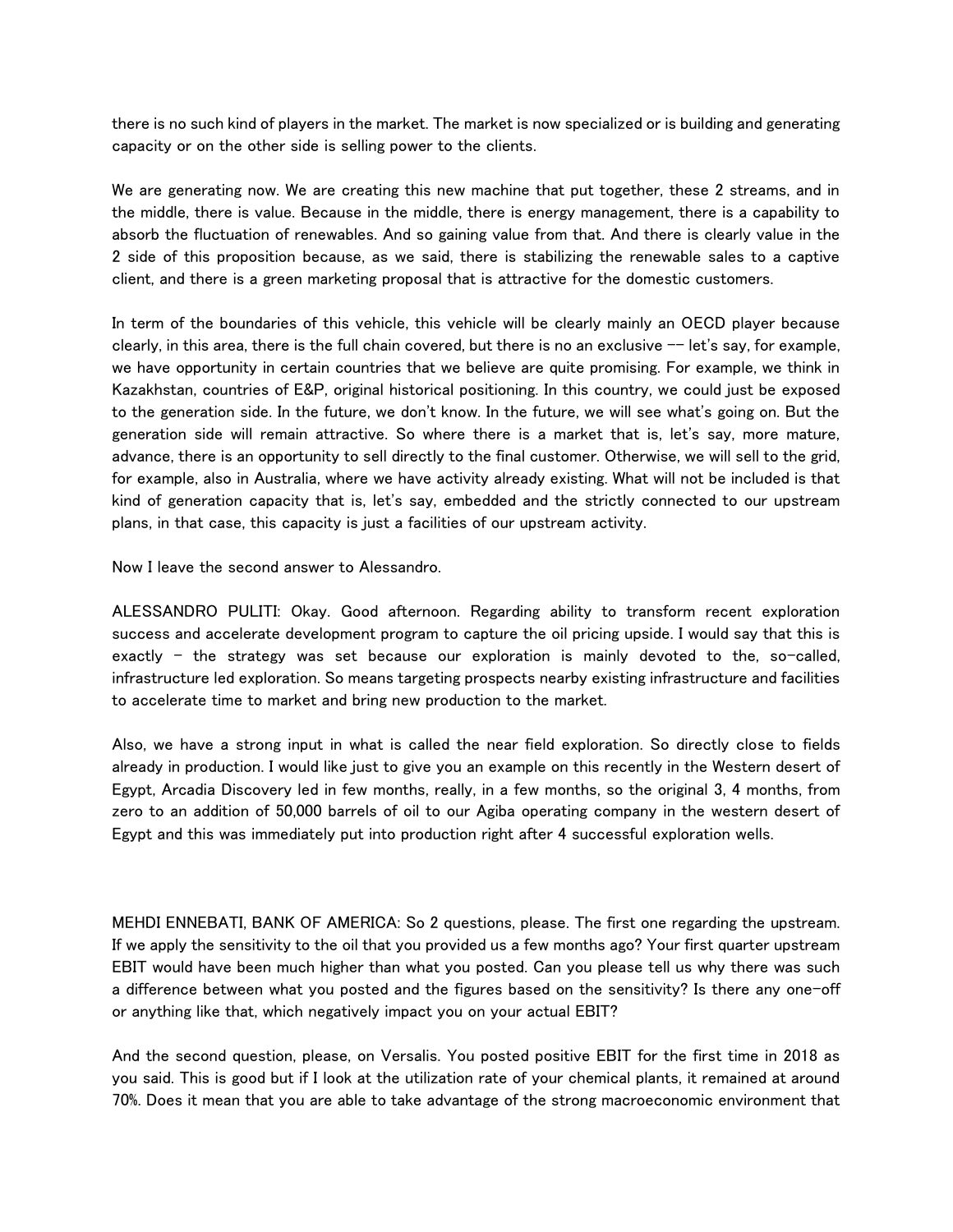the local demand doesn't allow you to increase the production? Or should we expect a higher utilization rate in the coming quarters for the division as you forecast margins to remain good?

FRANCESCO GATTEI: I will answer to the first and then I will leave to Adriano Alfani, the answer about the chemical performance. Actually, once you apply the sensitivity, there are 2 elements to be taken into account, then I will describe also the specific case. The 2 elements that you have to take into account, that on a quarterly basis, I think that there are various moving parts, so it is capturing a shift quarter-by-quarter, It is, let's say, relatively not precise.

Another factor that we have to take into account is that in the sensitivity, clearly, there is  $-$  we said that this kind of sensitivity are designed with a movement of prices that are relatively small. So in the sense of 5-7 \$ because what's going on is that if you have a \$17 change, if you compare, for example, the last quarter 2020, with the first quarter 2021, first of all, you have 50% of that gas. In that gas, there is  $-$  just to give you an idea, a 20% that is spot, so it is collecting the dynamic of that quarter. Then there is another 30% that is oil linked. And once it is oil linked, it doesn't mean that it's oil linked of that quarter. Generally speaking, it's a 9-month average of the previous 9 months. So there will be, let's say, a sort of lag time changes in the price of that 30%. And then there is a 50% of gas that is related to fixed price. So formula price that are completely, let's say, not referred, not linked to variation of scenario or very marginal link to that. So that is the first element that we have to take into account. So a linear approach of sensitivity in a quarter, it is in such a size of changes, it is not correct. Then there is also some PSA impact that could also affect. Specifically, for the quarter 2020 and the early quarter 2021, there were 2 factors. At the end of the year generally you have also one-off. For example, at the end of last year, we had an insurance benefit. We have a settlement in West Africa. So there were some changes that impact the positive that quarter in the EBIT - at the EBIT level. And then there was also a change of mix.

The change on mix, for example, was just to give you a figure, a larger figure was a large increase in the gas of Zohr that has a fixed formula. And there was, for example, a lower contribution in Indonesia for Jangkrik that is more related to the spot market or the JKM. And then there were also changes, for example, in Karachaganak or Nigeria. So even if you have some absolute gas trend or absolute volume trends that seem similar, there are a lot of moving parts. Another element then justifies that once you have this larger variation, it is more appropriate to apply a certain degree of discount. It is not large, this discount, but it is, let's say, reflecting all the factors that I mentioned now. Then I leave it to Adriano for the answer about chemicals.

ADRIANO ALFANI: Sure. Thanks, Francesco. Can you hear me well? As you described, the situation in Q1 was extremely positive because we have seen a global recovery in demand and mainly in Asia and North America, but also in Europe, a strong recovery and a rebound that was significantly faster and bigger than what we expected at the beginning. This was also complemented with additional problem on the supply side.

Why I say additional because already at the end of 2020 with the hurricane season in the U.S., we started to see some limitation imported products from North America and saw some shortage in Europe. And this shortage has been increased in Q1 due to a very bad - very bad weather in Texas  $[\cdots]$  that probably Texas hasn't seen for I don't know how many years. And also some unplanned event in Asia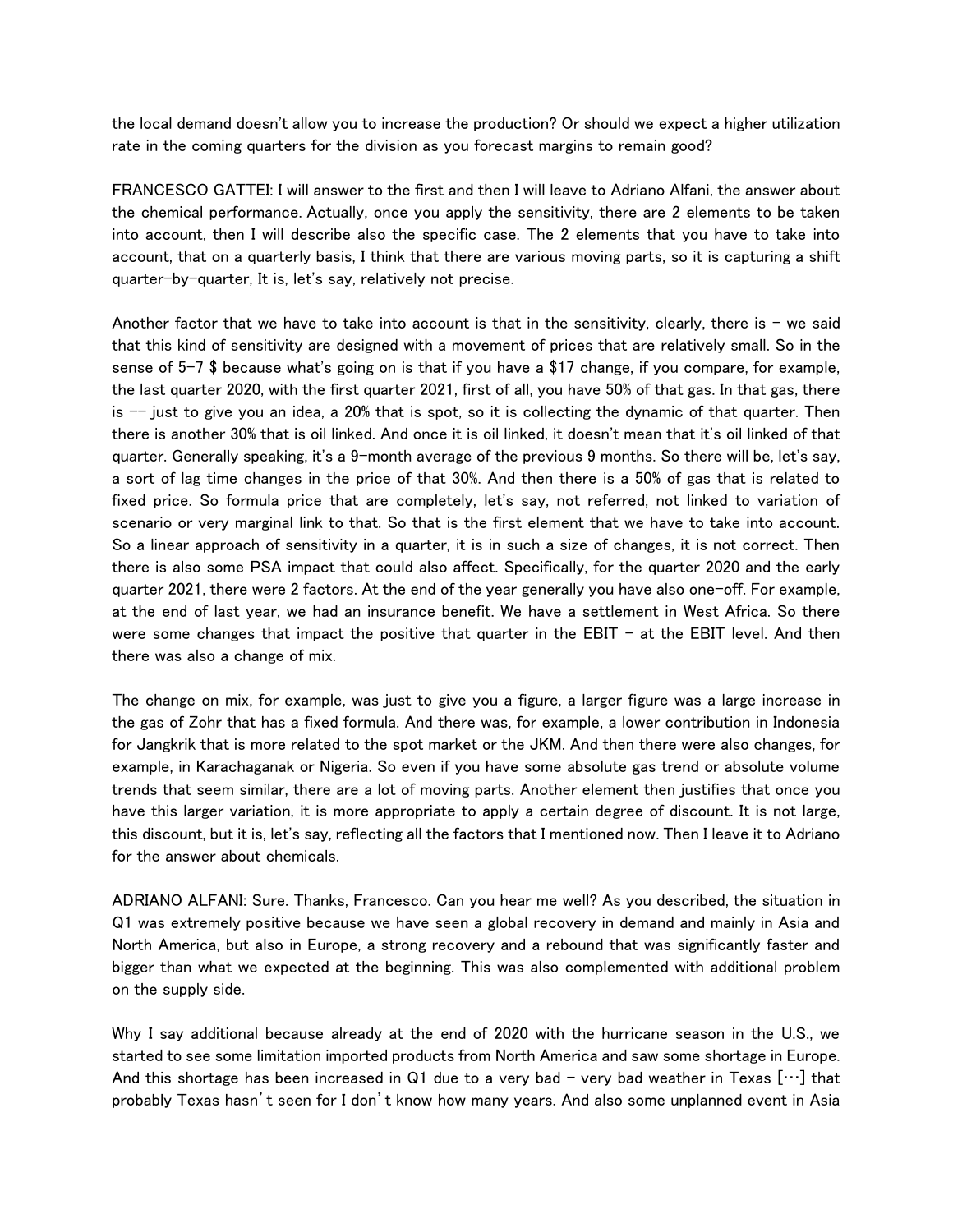#### and in Europe.

As you said, our asset utilization was in the range of 70-72%. Why we could not run more? Mainly for 2 reasons. One reason is related to internal effects because we have some unplanned event, very minor unplanned event that limit us a little bit in terms of producing more. But also because in some stream of business, we also buy product in the market. So like benzene, like […] and few other chemicals that being very short in the market, we also face some challenge in order to secure. And so this is the reason why in Q1, we run as much as possible, but asset utilization was in the range of 72%, which was anyway very much in line with the Q4 2020.

In the second quarter, our asset utilization will be impacted by few planning events that we have already announced. I'm talking about events like the turnaround in Brindisi  $-$  the big cracking in Brindisi, some activity that we also announced this week in Mantova. So we are going to have limited capacity driven by the turnaround season.

#### MEHDI ENNEBATI: Thank you very much.

JON RIGBY, UBS: Thank you. Hi, everybody. I just have a quick question on the transaction […] or the proposed transaction. The first is, is the transaction in of itself all or that you plan to do? Or is there some second wave that will emphasize the value extraction? So what I mean is, clearly, this will raise cash for Eni corporate, is there a plan for what you would do with the cash from any transaction that you're proposing to do, enhance a buyback or something just to actually physically demonstrate and highlight the differential in valuations?

And then the second question is we sort of wrestle with this issue of the paradox of trying to maintain the advantage of  $-$  competitive advantage that integrated oil companies have in entering some of these markets with the skills that they have against the sort of integrated discount on operational side. So is there a way of structure, a management and legal arrangement that you can set up that maintains the sort of independence of this new entity, but is also able to ensure that you share the skill set that existed in the Eni Group?

FRANCESCO GATTEI: Okay. Jon, clearly, about the first question, you touched on an important point. I would like just to recap what are the 3 main rationale about this transaction and this merger and the potential IPO disposal the next year. I think that the first element, it is an industrial rationale. The industrial rationale is what I mentioned. This integrated value chain that will stabilize value, that will add the value at the end and that will create value in the middle. So I think this is something that could be done only by an integrated player.

The second element is that to create a vehicle that is working in this new area of growth, in these new businesses with the right and proper metrics. When I speak about metric, I'm speaking about the multiple for value, but I also speak about the cost of capital and speak about the dividend policy of this vehicle and I'm speaking about the leverage level. So we will, let's say, create a runner for this growth area of businesses.

In the current world, if you enter and play this game, you buy immediately with certain multiple. And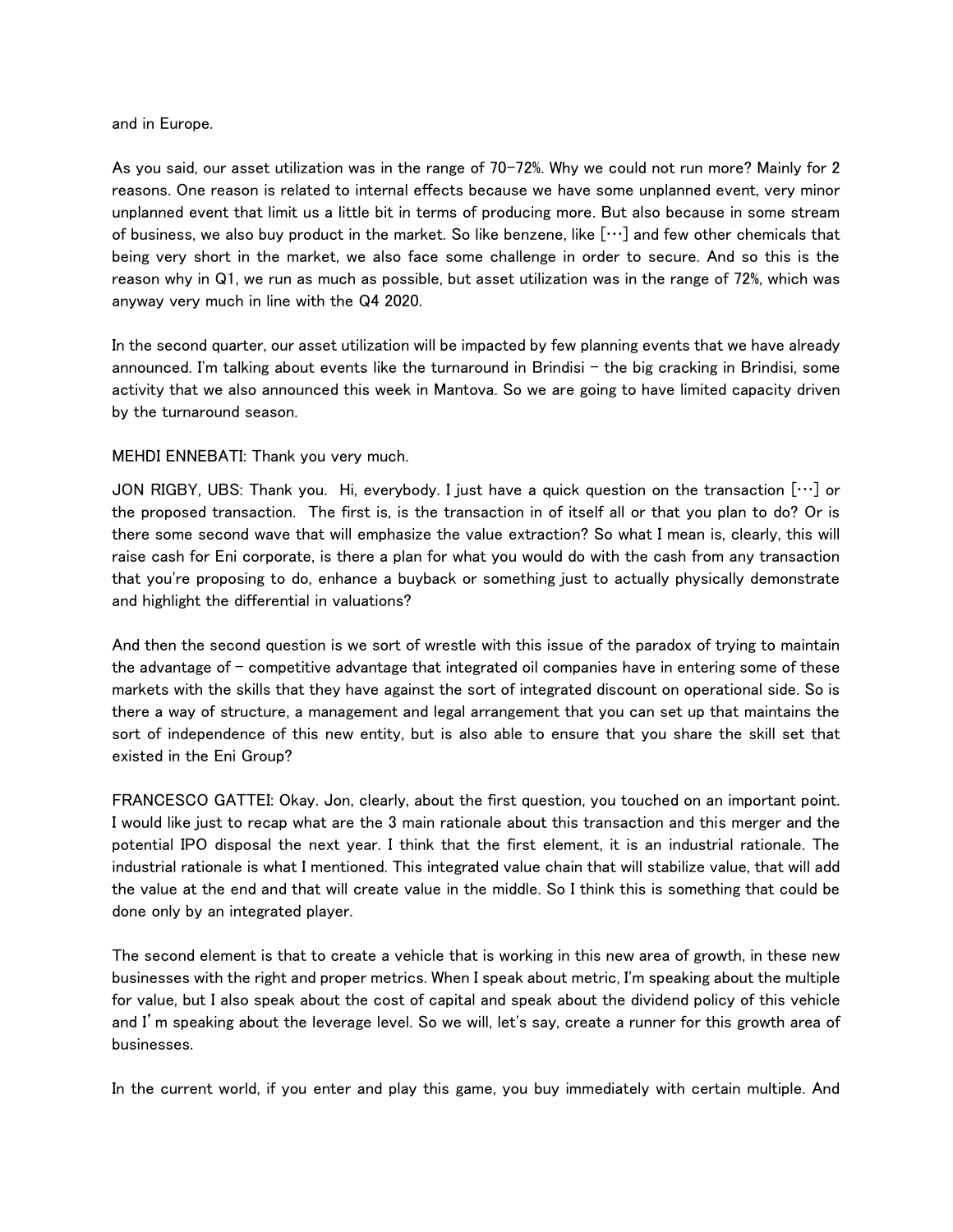once this new opportunity enters your portfolio, they will be immediately discounted as you are an integrated oil and gas company. So we wanted to have the right currency to play this game.

So the third element instead is what you mentioned. The fact that this opportunity is an opportunity to free cash to stabilize and improve the distribution policy of Eni and reinforce substantially both the capability to growth of the new entity. So accelerating Capex, thanks to the benefit of this new equity, let's say, inflows, but also on the leverage that we will be able to attract and substantially relieving Eni from the cash  $-$  let's say, cash impact to invest in these new businesses.

So I think that it is too early now to design a use of the proceeds. But what I can tell you what is visible is that there is a win-win opportunity, both for the new entity and for the mother company. Clearly, we want to keep  $-$  and this is coming to the second question. We want to keep the control of this entity because we believe that we want to highlight the value, and I mentioned this one before, but we want also to prove that this is just one of the lag of our decarbonization plan. And Eni will be an energy company, fully decarbonized in all segments, in all sectors, in processes and products.

In this way, we are, let's say, creating the tool to, let's say, decarbonize our domestic clients. But clearly, we are decarbonizing our upstream with a net zero target in 2030, the downstream, you know that we have the target at 2040. And overall, we have a Scope 3 target. So we have then to touch the additional element of our emission flows. So there will be other clients, the mobility clients that have to be decarbonized. And there will be also the clients that we don't touch directly. So the clients that are just user of our oil and gas production.

So I think that we want to keep this link because and this is the reason we are thinking to a minority stake disposal because I think that this is an early phase of this journey, and it is a process that will touch overall the company. And we believe that this kind of discount will be progressively reduced because of the overall effort that you will see in all segments.

ALESSANDRO POZZI, MEDIOBANCA: I have a few questions. The first one on the tax rate. I think there are a couple of surprises there. At the group level, 75% is probably a bit higher than what I had expected. So if can maybe give us some additional color there. But then at the same time, I think the upstream was quite low despite increase in volumes from North Africa and Egypt. So maybe can you tell us how we should model the tax rate in the upstream and at the group level going forward in 2021?

And also, maybe an update on the renewable pipeline. Can you give us maybe some color on the next key projects coming on stream? And also, obviously, you signed a new JV with CDP and GreenIT, I was wondering what type of opportunities do you see? And also the type of permitting that Italy is quite slow to get permits for new projects. So then you have quite an ambitious target of 1 gigawatt of new capacity. Yes, only that.

FRANCESCO GATTEI: Okay. Thank you. Then I will answer to the tax, and then I will leave it to Alessandro Della Zoppa, the answer about renewables. About the tax rate, it is right. It was even 73%. That is a bit higher than our original estimate. I think that the overall, let's say, group tax rate have to be read taken into account that we have a very negative performance in this quarter of R&M and the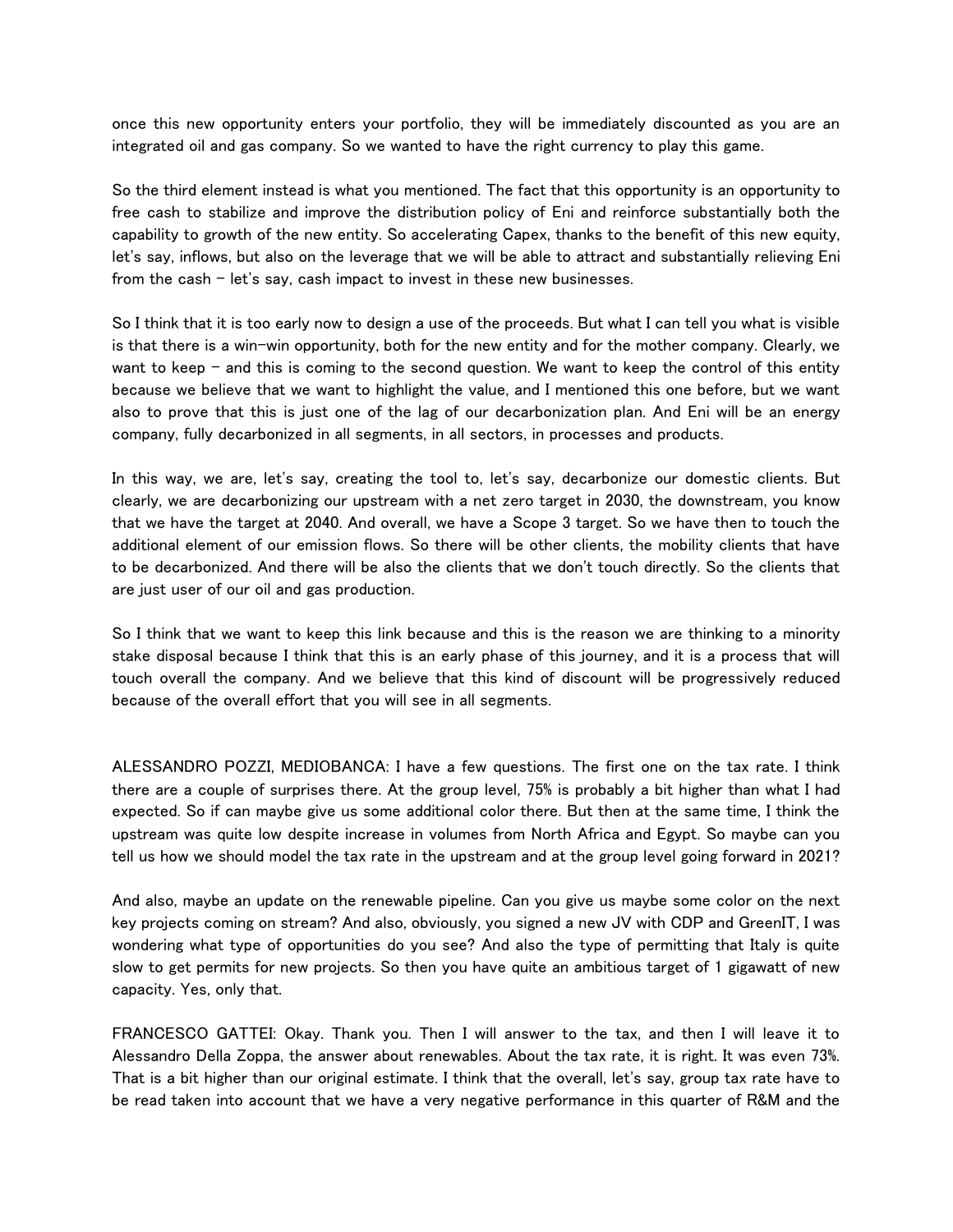GGP. So the segments that are substantially with a very low tax rate.

And we have to take also into account that we didn't recognize certain deferred tax assets in Italy due to this  $-$  to the potential, let's say, future recoverability. So there is one factor that substantially impacted this effect. Without this one-off element, we would have been to the same level of the guidance, so a 60% tax rate at around \$60.

About E&P, the E&P tax rate is 50%. That is quite low. It is quite low because in a world of \$60, you will have benefit from many countries and not only, let's say, the higher tax rate typical countries that are Libya, Egypt, Middle East, etc. But you benefit also for results from other regions, OECD countries, etc, Italy. So the overall E&P is benefiting off of this mix of different contributors.

In term of the expectation of the tax rate, in the full year, again, I can confirm that we return to the overall 60%, 65% because this one-off element that you have seen in this quarter is expected substantially to be minimized and reabsorbed. So I think that the guidance, again, on a quarterly basis has a value, but cannot be taken in absolute terms so have to be a bit corrected. In a yearly basis, it is confirmed.

And then, Alessandro, if you are able, if you can, please answer to the question of renewables growth?

ALESSADRO DELLA ZOPPA: Yes. In renewables, as we said, we expect to have  $-$ -to exceed 1 gigawatt of capacity at the end of this year, installed or under construction. And coming to your question specifically on the pipeline, we are also working to reinforce our pipeline towards the target of 4 gigawatt in 2024. We are doing this along a number of lines of development, I would mention a few. One is our JV in the US together with Falck renewables that is now -- the JV is now fully operational and is taking advantage of an improving framework generated by the new administration.

In Southern Europe, we are working on a number of targets, especially in co-developments as the one that we announced just 1 month ago with the Spanish company, X-Elio, by which we will acquire 3 photovoltaic plants in the south of Spain. We are targeting, particularly those countries because these are the countries where we expect to be able to explore to exploit the more synergies with our retail business, that also entered Spain, for example, in the last month.

And last, but I would say, also very important is what we are doing in Italy. Our joint venture with Cassa Depositi e Prestiti is also now fully operational. And it's working in order to reinforce our pipeline of greenfield projects, including through the announcement of real estate assets, that we own or CDP owns or the public administration owns and are now unutilized. This is, we think, a field of development that is very interesting from an economic point of view and also very much in line with the development of this sector in our country.

ALESSANDRO POZZI: Okay. Did you expect a bit more favorable environment in Italy from the new government? Do you think permitting will be accelerating the process?

ALESSADRO DELLA ZOPPA: Certainly, we see the conditions now for the environment to improve, especially in the authorization processes that are, let me say, the weak point -- the weak element that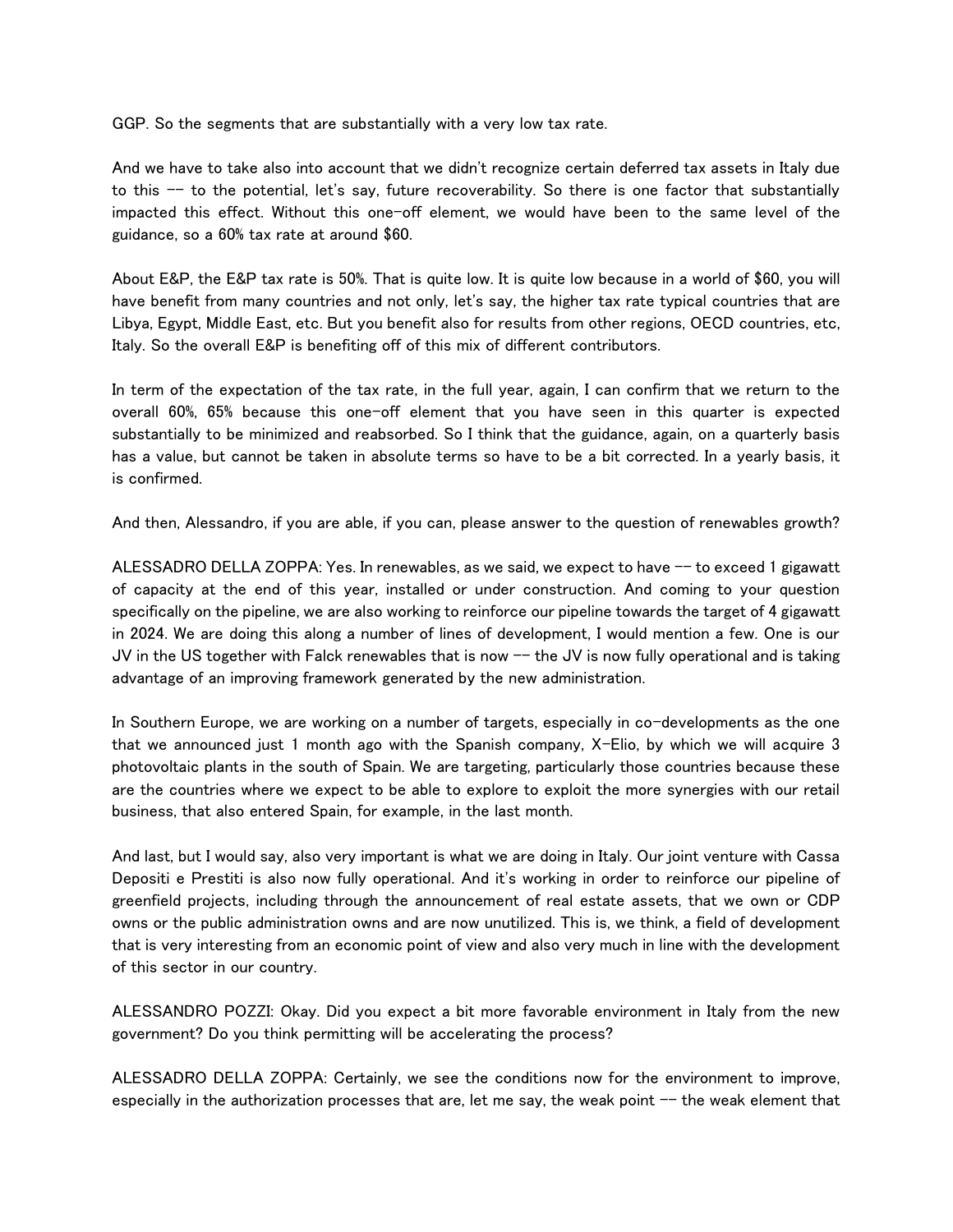has slowed down the development of renewables in the last few years. There are certainly a number of good announcements in this respect by the government.

ALESSANDRO POZZI: Perfect. So maybe if I can squeeze the final one. It's probably not a clear finding the right comparable for the renewable and the retail business together, what sort of valuation do you have? What sort of multiples we should think about for that business?

FRANCESCO GATTEI: Alessandro, I think that clearly, it is too early because we have  $-$  we are selling this concept, that is clearly a new concept, but just to give you some elements coming from the market. An E&P measure is now valued 4 to 5 times EBITDA, Retail I think is valued between 7 to 8x of EBITDA and the renewable players is valued clearly based on the growth assumption, et cetera, between 10 to 15x EBITDA. There are also exceptions above that. So the structure or the highlight of this vehicle outside has already immediately a value proposition. The combination of these 2 entities clearly could move the potential mixed vehicle in the range of a double-digit multiple.

IRENE HIMONA, SOCIETE GENERALE: Two questions, please. First, a question on Mexico, if I may. They have just passed this new hydrocarbon law, rolling back the energy liberalization of recent years. You have quite a presence there, obviously. I wonder how we should think about the risks to Eni, in particular, to the full development of Area 1? Or indeed in terms of potentially higher tax and royalty levels in Mexico?

And my second question is on the global gas and LNG business. I mean, it seems you're making sort of - you're delivering profit in quarters when you had some contractual renegotiation. So if we remove that, we're left with essentially a trading business. How should we think of this business because, clearly, we cannot model or predict contractual settlements  $-$  How should we think of this going forward, please?

FRANCESCO GATTEI: Thank you. Thank you, Irene. I leave the answer on Mexico to Alessandro Puliti and on the LNG business to Cristian Signoretto.

ALESSANDRO PULITI: Okay. Regarding Mexico and our project and new laws. So our project is progressing. As you know, we are in the early production phase nowadays, and we are constantly producing above 20,000 barrels of oil per day. In the next year, it is foreseen the installation of the FPSO, and then we will ramp up to its maximum production. So we are not envisaging impact on our project due to the new law. Because as far as we understand, it won't affect this project but would affect other, let's say, oil trading business but not development, this kind of development. So for the time being, we don't have any doubt on our project delivery in Mexico. And I will leave the floor to Cristian for the LNG.

CRISTIAN SIGNORETTO: So let me elaborate maybe the answer on 2 pillars. So on the gas business, which is mostly clearly geared into Europe and in Italy, as you pointed out, this is clearly affected by the renegotiation that we have with our long-term supplier as it used to be in the past. As you can imagine, this quarter was affected by the negative impact of the spread between the Italian market and the European market, which in turn clearly affects our long-term supply agreements. And clearly, so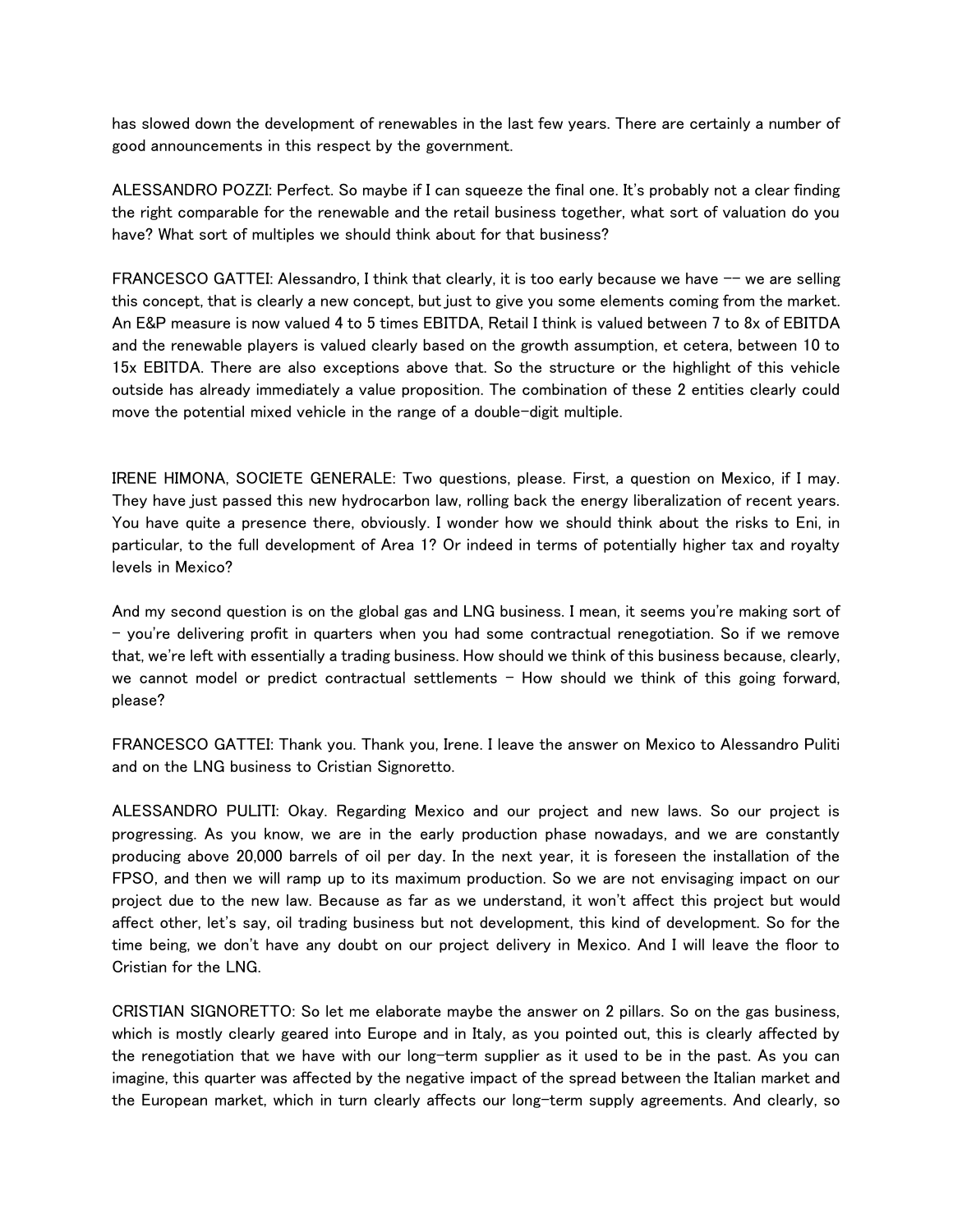this has triggered a renegotiation that will bear its fruit in the future.

When it comes to the LNG instead, as you know, we are planning to grow substantially our portfolio insync with our upstream activities. In the first quarter, we sold 1.5 million tonnes of LNG. But in that quarter, we don't see any contribution to Damietta, the startup. And in the future quarters, you will see that clearly also contributing. And in the future, I mean, also thanks to other equity project, this will be increased even further. And  $-$  but as you can imagine now that activity is linked to the midstream part of the value chain. So the  $-$  say, the movement of the flat price of the LNG and of the gas is captured to the upstream. Here, we are taking care of the, let's say, trading margin, as you call it, which comes from the differential between the price at which we buy, the LNG at the price at which we sell it into the global market.

OSWALD C. CLINT, BERNSTEIN: Francesco, just I wonder if you could help think about the cash flows from some of your other start ups. You spoke about Merakes, but in terms of Algeria and Angola and Sharjah recently, the ramping up there, what is a little bit opaque, I guess, on pricing and tax. Just some indication or color around or maybe the cash flow per barrel that those projects are really delivering, please, that would be helpful. And then could you talk around any feedstock pricing pressures as it relates to your biorefineries? Obviously, Gela has the locally sourced biomass, but what about the palm oil as it relates to? Has there been pressure there in the first quarter? And how do you think it plays out through the rest of the year?

FRANCESCO GATTEI: Thank you, Oswald. I leave this second question to Pino Ricci and Umberto Carrara and then I will return to you about the project that you described in terms of contribution. Clearly, we are not providing details at the project level. What I can  $-$  I can tell you, I will describe later. Pino, please?

UMBERTO CARRARA: Okay. Umberto speaking. Yes, about the pricing of the feedstock in our biorefinery. Yes, the first quarter was -- we had quite a pressure from the palm oil, which was the main component of our feedstock for the biorefinery. But we do expect a significant variation in the course of the year, because we have put in operation, our BTU that will allow us to change significantly the slate of the feedstock for the biorefinery.

FRANCESCO GATTEI: About the cash flow, clearly, each comp  $-$  each project has its own cash also because is characterized by completely different products. The project in Sharjah is a project of gas with condensate. So wet gas, it is quite attractive in terms of cash flow. The one of Algeria that you are referring to the, Berkine, is made of 2 different streams. One is a gas production and the other one is an oil production that we started a year earlier. What I can tell you is that substantially in terms of cash generation, we are perfectly in line with our expectations. So I think that you have seen from the cash assumption in terms of cash flow from operation that we are presenting in a \$60 world. Actually, we are capturing the full benefit of the scenario. You have to consider that this is on a yearly basis. We will be able to capture both the oil, but also the gas that is growing, as we mentioned before, because of the time line in particular, in the oil linked contracts, clearly not in the fixed domestic sales.

But just to give you a measure, we presented our plan in February with a \$50 assumption of oil, with a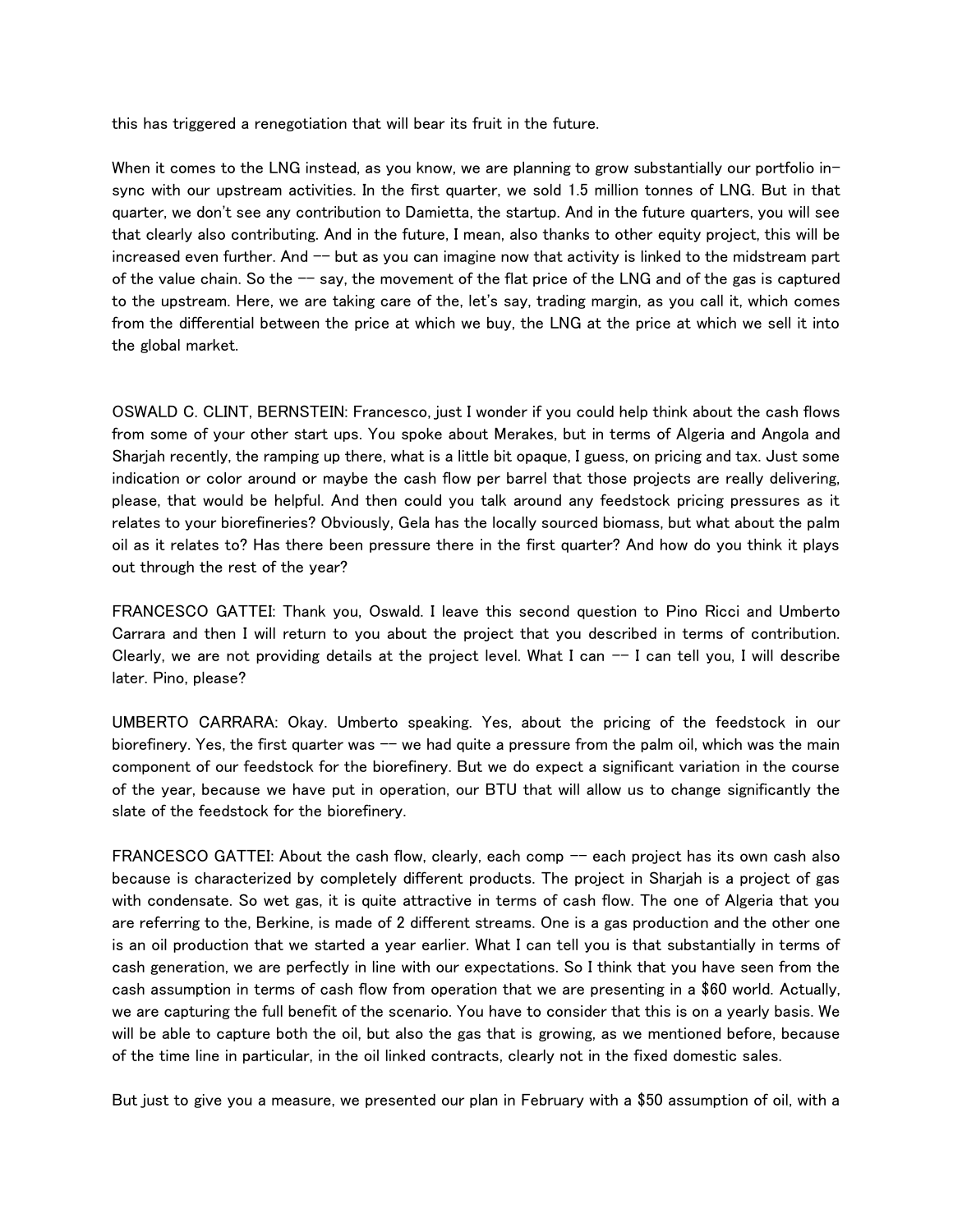cash flow from operation that was close to EUR 8 billion, just below EUR 8 billion. Adding up, this \$10 changes assumption of a \$60 Brent, we will gain practically 1.5 in terms of oil of Brent effect. But you have also to take into account of Serm that we are presenting with an assumption in that sensitivity close to 0. So we are losing an additional 300 million. You could add something on chemicals. But at the end of the day, if you make the sum, you reach a value closer to the 9 billion  $-$  in excess of the EUR 9 billion, that is exactly the reference that we are presenting to you.

Actually, in our forecast, we are also gaining a bit more, thanks to the performance, to the mix. So I would say that everything is actually in line with our prediction. And the contributions of these new fields are taking into account in the overall mix, contributing with positive value because they are essentially onshore brownfield, the case of Sharjah, in the case of Berkine, there is clearly a lot of facilities. And there is clearly a benefit from that point of view.

MASSIMO BONISOLI, EQUITA: I have a question on the announced transaction. You mentioned among the options, an exchange of a minority stake so could you give us some color on this option? Would you eventually swap your stake for another minority in a renewable company? Or it may also include other E&P assets? Are you looking for synergies with another renewable retail company?

And the second question is back on the call of the fourth quarter. It was announced there that you will eventually have a transaction in the upstream, like the one with Var Energy for a joint venture in upstream assets. Are you targeting a larger portfolio of assets for the JV, which include multiple countries in the same region, just to understand the perimeter of a deal in the upstream?

FRANCESCO GATTEI: Okay. About the first transaction, the retailer renewable. Clearly, we have listed 3 different opportunities, clearly, the IPO, the disposal to a strategic player, or eventually a combination. Clearly, this third element cannot be a combination for an upstream player. We want to create a retailer renewable champion. So we have to assume it to work within that playground. So I think that this is the logic of this operation and of this potential option. Because at the end of the day, we listed all the potential option in this early phase of our study.

About the Var like initiative, if you remember once we presented the strategy, we said that we would like to have this kind of combination because we want to create vehicle that are able financially to be stand alone. This is different from the retail renewable. In this case, the target is to have a big consolidated vehicle as Var able to collect cash, et cetera, and to distribute dividend and to reduce the Capex exposure, in particular in certain countries or regions that are more, let's say, capital intensive.

So from the point of view, we are actually working very hard on that. There are more areas of interest, more geographies of interest and potentially different operations, not all at the same as say, degree of maturity. But clearly, we are thinking to combination where we could have a few countries together, not too many countries because once you build this kind of vehicle, you have to think on operational synergies, we have to think of financial attractiveness and also you have to think on governance. So you cannot be just to say, to put together in a big soup, all the ingredients that you like. You have to select the right one.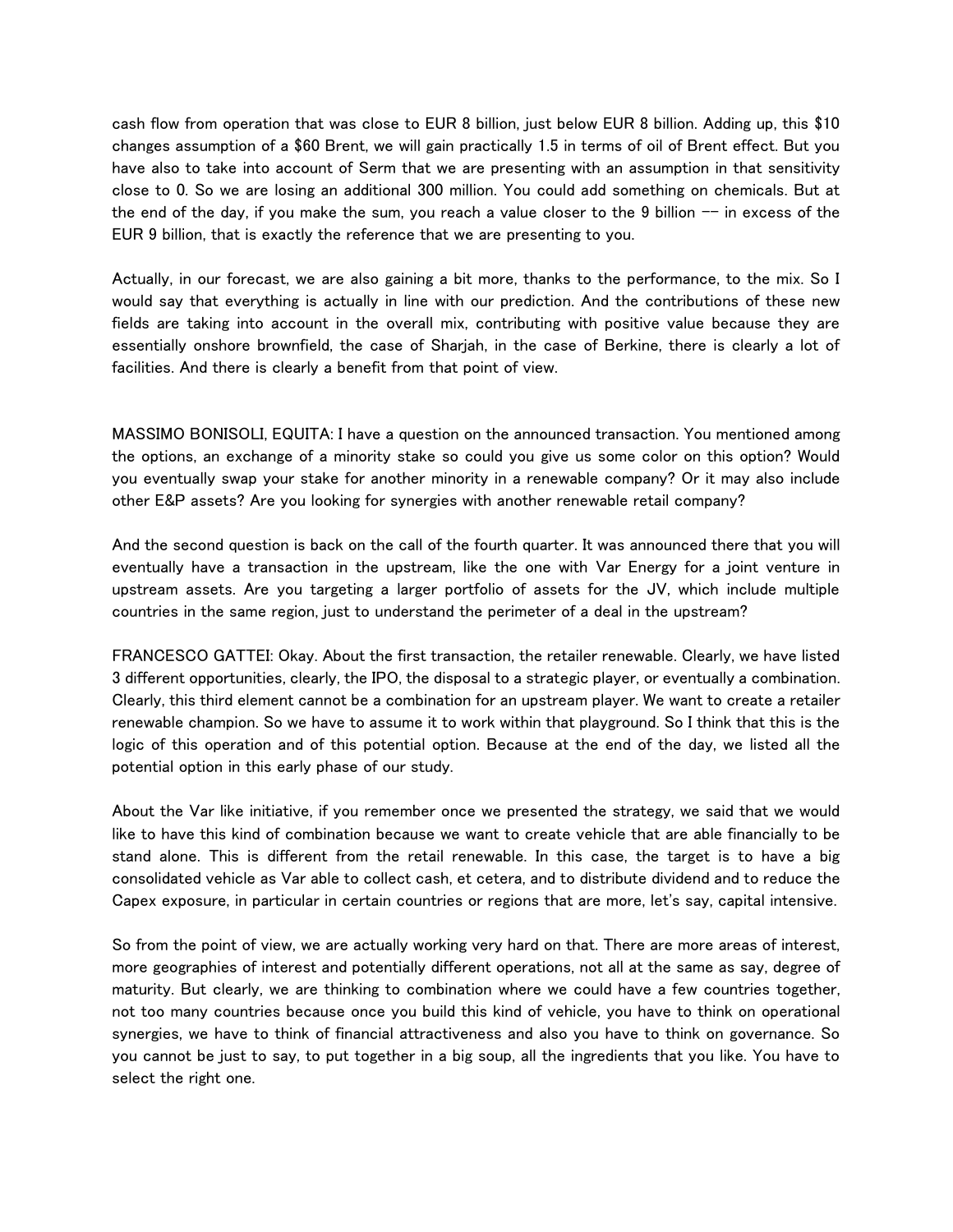MASSIMO BONISOLI: Very clear, Francesco, if I may squeeze in another quick, very quick question just for our models. Considering the change in the assumption of oil for cash flow generation, what would be your new net working capital impact for 2021?

FRANCESCO GATTEI: On working capital, the assumption is substantially to have around EUR 500 million of absorb of working capital. So we continue to have this kind of assumption.

GIACOMO ROMEO, JEFFERIES.: The first question is on renewable capacity growth that you discussed. A lot of the focus of the JVs you mentioned seems to be tilted towards solar. And your scale at the moment in wind is, we could say, somewhat suboptimal. Can you talk a little bit about the potential bidding opportunities to add capacity in this technology? And where do you see wind  $-$  offshore wind capacity going in the context of your 5 gigawatts and 15 gigawatt target?

And the second question is you mentioned that EGL Power and Renewables is just one of your decarbonization legs. Your biofuel business is also quite unique in the context of the integrated sector, I think. So do you think that the value of this business is fully recognized at the moment? And have you considered a similar path to the one you announced today with  $-$  for Eni Gas and Luce and Renewables for this business as well?

FRANCESCO GATTEI: Okay, Giacomo. On the second question, then I leave to Alessandro again about the wind offshore plan. Clearly, we started with this domestic decarbonized model because we think this is more mature. There is a larger client basis. There is an opportunity to grow faster in the renewable capacity. And there is, let's say, this opportunity to create the joined and the integrated model. So I think that is the first step that we have designed. And I agree with you that the other element that is quite interesting is the biorefining and the mobility client. The mobility client is the other side of the domestic client. The domestic client is exiting and taking a car and moving around. So it surely has the same mindset to receive asset of the carbonized product. And you know that we have the second, let's say, in term of capacity, we are the second operator, the second player for biorefining capacity. We have the ecofining that is a unique technology that gives us a lot of flexibility, but we prefer to grow further and to, let's say, reinforce this model before thinking to something more. Clearly, in this current configuration, all the technologies, this new business and many other in the overall evaluation of Eni are relatively discounted. So we have to think about that. And Alessandro, if you want to integrate about the wind

ALESSANDRO DELLA ZOPPA: Yes, I can confirm that looking forward, we are going to rebalance our pipeline portfolio between solar and wind. In the past, we focused particularly on photovoltaic projects, but we are now shifting this. And we have  $-$  looking to geographies, we option wind projects under construction currently in Italy, in Kazakhstan. We entered a new project in Iowa in the U.S. So what we are targeting is to come to 2024 with a split of renewable power generation between wind and solar. I would say, 60% solar and 40% wind, which will also include, as you mentioned, offshore wind and after our entry into Dogger Bank, we are also looking to those kind of projects.

LUCAS HERRMANN, EXANE: Thanks very much. And thanks for the opportunity and you know the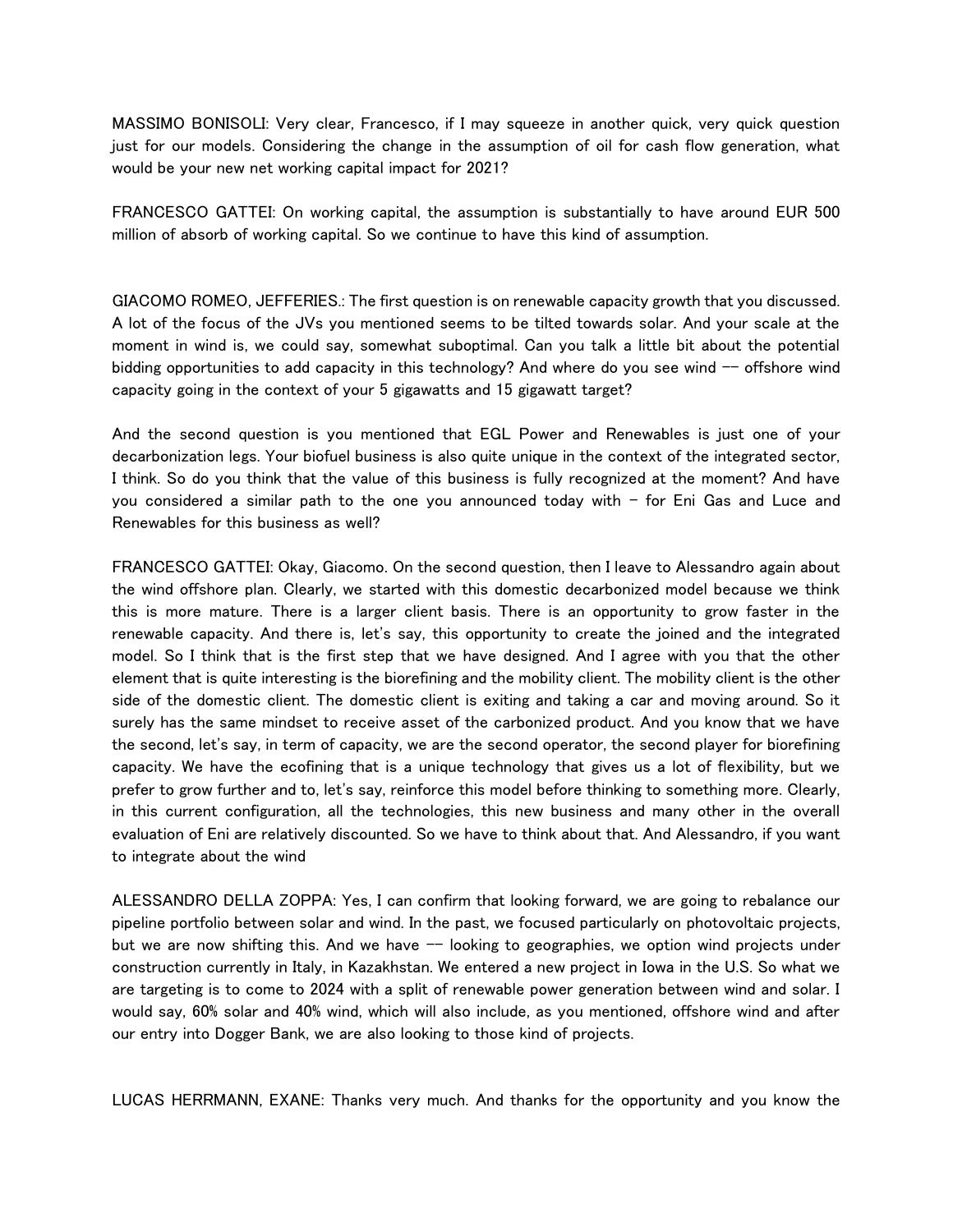commentary around trying to attract values at bit is very encouraging or thinking much more about how to play with your portfolio. Just going back to another aspect of that, part of the strategy is clearly to realize value through divesting some of your upstream positions. And I wondered how that market was looking for you at the present time. I'd assume more robust, but any commentary around potential divestments, JVs, et cetera, would be helpful.

And secondly, if I could just go back to LNG, a couple of questions really.

First, Merakes, how much of the production in Merakes, I presume all of it goes through Bontang but how much of it is actually contracted to other buyers at the present time? How much do you end up being able to play with? And staying with LNG, on Damietta, 2 questions, unfortunately. One is, can you just explain the structure? I presume that Damietta is a tolling facility itself and you toll gas and you take the offtake? And secondly, to what extent will that support resource production at 3.2 Bcf a day through the course of this year?

FRANCESCO GATTEI: Okay. About disposal, then the other 2 question about LNG are given to Cristian. Now the disposal, clearly, we are working, you know, that we presented a plan of disposal for the 4year plan in the range of EUR 2 billion, so practically EUR 500 million per year. And actually, this year, we are expecting to have a net effect between disposal and acquisition of, let's say, minus EUR 500 million because we are selling for \$500 million and potentially having, let's say, potential acquisition in the range of EUR 1 billion in different sector.

I'm not just referring specifically to upstream. We are clearly working on different dossier in the uptime side with -- there are at least 4, 5 assets that are under tender, in certain cases, quite advanced. And I think this process is maturing. There are assets that are coming from the dual exploration approach. Assets that are related to, let's say, mature countries where we consider no more core in our portfolio and other opportunity that we could monetize and valorize through this eventually, to a partial disposal of a smaller stake. So the process is coming in. It takes time because negotiation require a lot of detail, and therefore, you will see some effects in the coming months. About LNG?

CRISTIAN SIGNORETTO: See, on Merakes, I can tell you that a quarter of that production is going to go to the domestic market as per, let's say, the government requirement. And then the rest of it will be feeding the Bontang LNG facility. And it will be already put into the market, let's say, in the next, let's say, weeks and months. And we are discussing with the authorities and also with the potential offtakers, clearly, including Eni itself to enter into long-term agreements starting from, I would say, 2022, for securing the offtake of the LNG from the Merakes production.

When it comes to Damietta, I think clearly, you're right, Damietta  $-$  you can consider it as a tolling facility, whereby Eni owns 50% of the equity and thus, let's say, provide the tolling arrangement. When it comes to the link between the production of Damietta and Zohr again, I'll give the floor to Alessandro, which can give more color on that.

ALESSANDRO PULITI: Okay. So regarding Zohr and Damietta, here is no direct commercial link, but there is clearly a production link between the 2 facilities. I'll give you just an example: Q1 2020, Zohr production averaged 2 Bcf per day. In Q1 2021, Zohr production has averaged 3 Bcf per day. So clearly,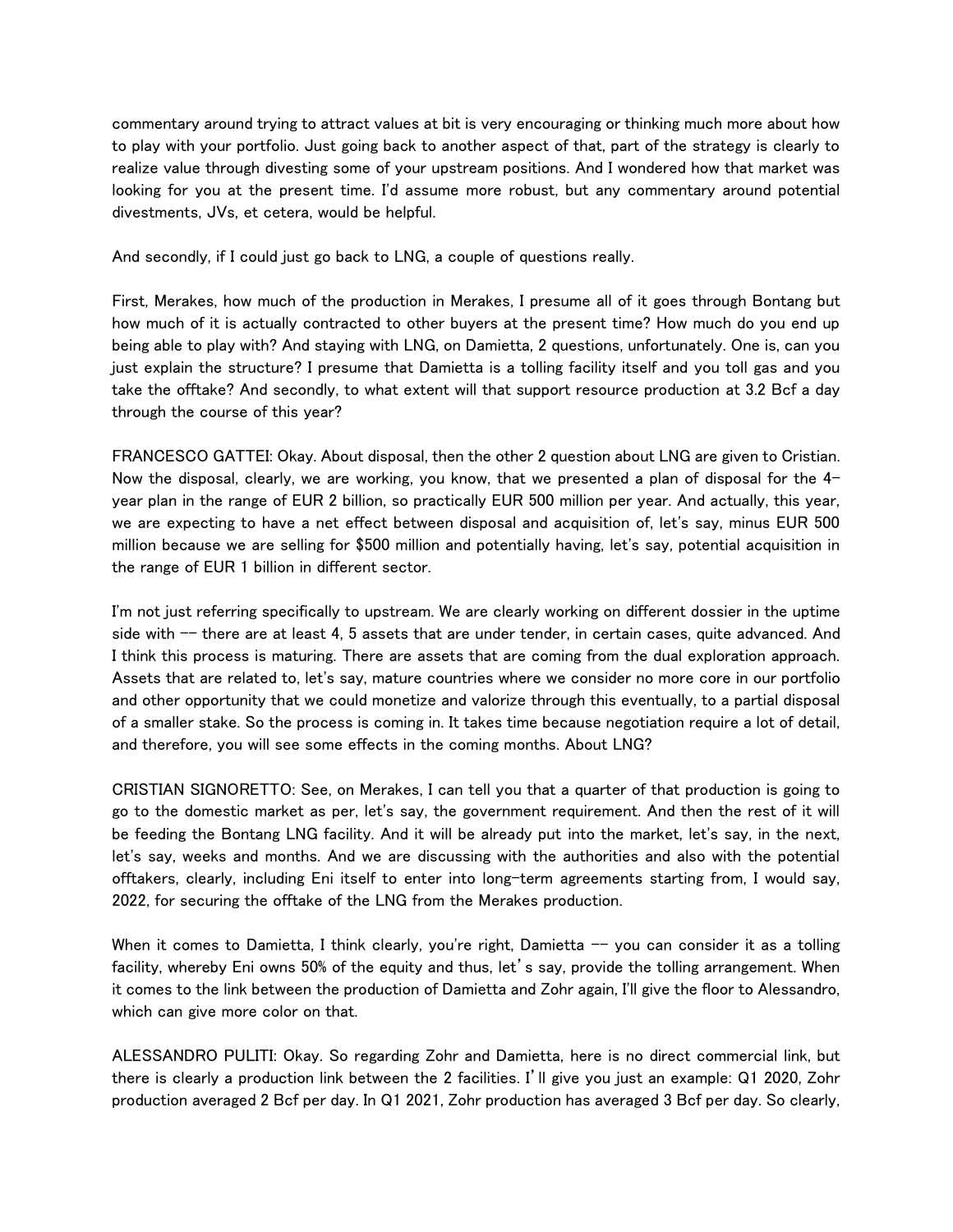Zohr is producing almost 50% of the gas produced in Egypt and it acts as swing producer in the country. So the opening of this export opportunity has contributed substantially to reach the nearby, the maximum capacity of Zohr production benefiting certainly the upstream side together with the mainstream side.

LUCAS OLIVER HERRMANN: And what do you forecast will be in the fourth quarter this year on average?

ALESSANDRO PULITI: the fourth quarter on average will be certainly above 3 Bcf per day, while the average of the year, where we include clearly less consumption during the summer, will be around 2.7 Bcf per day.

BERTRAND HODEE, KEPLER CHEUVREUX: Francesco, two questions, if I may, related to gas prices. On Zohr first, my understanding is that on your Zohr gas price realization, there was a formula linked to Brent price with a floor at \$4.2 and a cap at \$6 per Mcf, when oil price was above \$60 oil. So my question is, is there a lag effect on Zohr meaning that we could see, if all prices stay above \$60 in the next quarter, an uplift in your natural gas price realization? That is my first question.

And the second question is on the TTF PSV spread. So you clearly mentioned that you have suffered this quarter from this narrowing spread. And  $-$  but the reason behind that is, and you may share your view on that, is probably the new volumes from Shah Deniz. But in a way, is that a structural narrowing and hence your action to renegotiate some gas contracts?

FRANCESCO GATTEI: Okay. I leave to Alessandro and to Cristian about this answer of Zohr and the spread.

ALESSANDRO PULITI: Sure. Regarding gas pricing, Zohr, yes, I confirm there is a lag time effect. And we will see the full benefit of the \$60 per barrel toward the end of the year and beginning next year. I'll leave it to Cristian to complete the answer.

CRISTIAN SIGNORETTO: Yes, on the spread. So clearly, I'd say you're right in the sense that the new flow of gas from the pipeline has brought to the market roughly 6 BCM going to 8 BCM per annum of extra capacity. And this has clearly triggered, let's say, a reshuffle, let's say, of the supply stores to the country. I would say the quarter  $-$  the first quarter has been also affected by clearly a very strong TTF price linked to the LNG tightening of the market, which actually brought away LNG from Europe towards Asia and in turn, TTF was, let's say, brought up by this dynamic, while PSV actually was not really linked to that dynamic.

So I would share your idea that going forward, maybe not at the level of the first quarter, but in general, the spread between PSV and TTF might have a new equilibrium, which is not, let's say, the 20 per thousand cubic meters that we've seen in the last 2 years, but it's probably more in the range of the 10-12. Having said that, this, as you said, triggered, in fact, our renegotiation with our suppliers that we started already and will bear fruits in the coming months.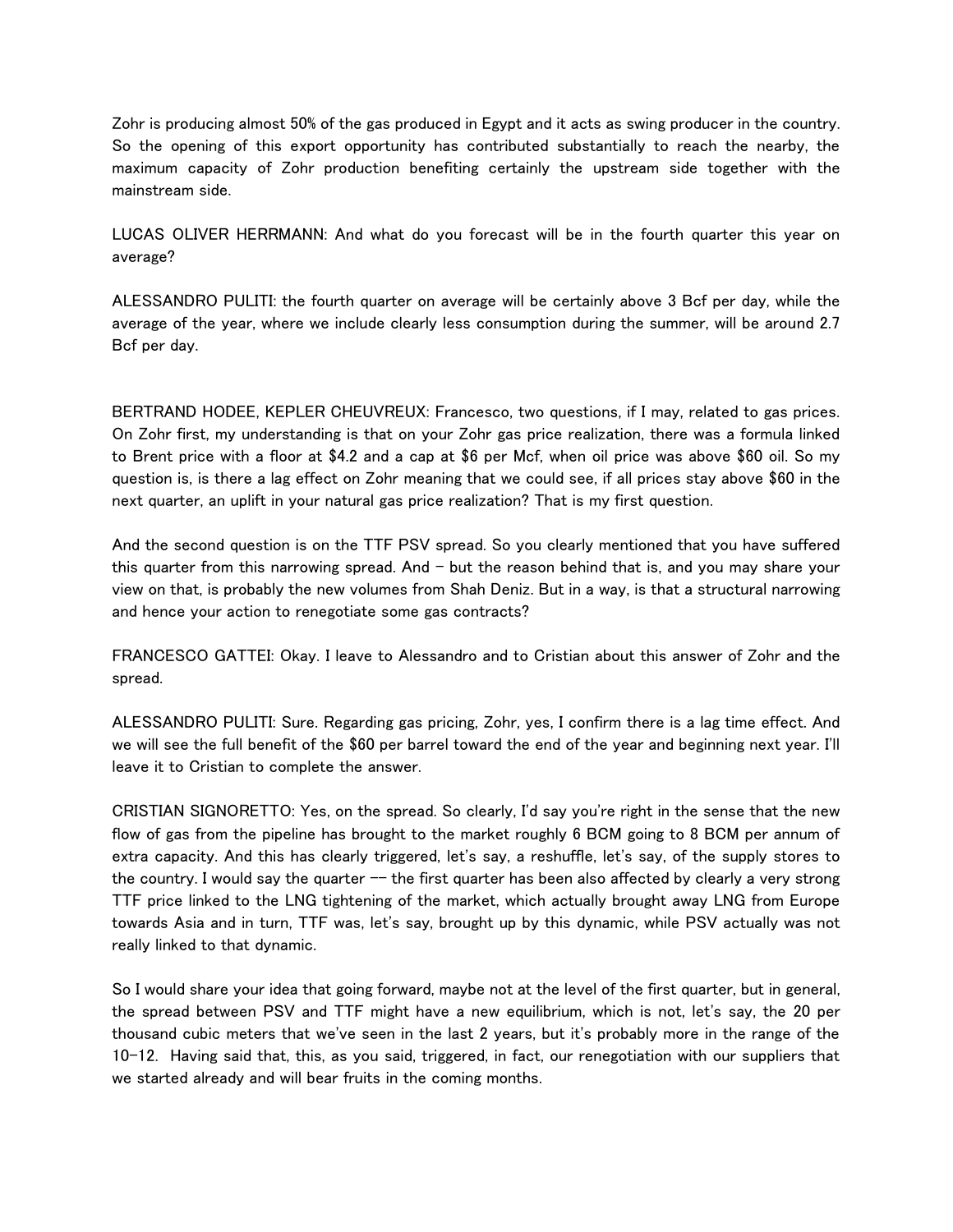JAMES RICHARD HUBBARD, DEUTSCHE BANK: Two questions. The first is, you mentioned real estate in the context of renewables. I guess you're talking about brownfield industrial sites. But correct me if I'm wrong. If you are, though, you seem quite excited about it. But in my mind, I'm just seeing some old time old industrial sites, and I don't see how much acreage that could be? And why  $-$  could you give some color as to why that's an exciting aspect from the perspective of presumably installing solar panels?

.

And then the next question was, could you just clarify, I thought I heard you say on the call that full year refining and marketing chemicals, you were looking at EUR 400 million EBIT. Did I hear it that correctly?

FRANCESCO GATTEI: Yes. This second question. Then the first one, I'll return to Alessandro. About the EBIT, clearly, this is a revised guidance, that includes a progressive improvement in the refining margin. So potentially, on average in the range of 1.8 to 1.9, that is half of the margin that we assumed in the original budgeting. And we substantially have this effect to have an EBIT in the range of EUR 300 million. On top of that, there is the benefit of the chemical businesses that is adding an additional EUR 100 million. Versus the previous guide, this means that there is a reduction of these 2 segments together in the range of less than EUR 200 million of EBIT. About the real estate, in particular, the use of industrial plant, I leave this to Alessandro to provide you more color.

ALESSANDRO DELLA ZOPPA: Yes, we would refer to both industrial side, but also to areas that are simply unused, and they are under the control of the different entities in the public administration. So we think that this is all in all a very significant and sizable potential that we would like to unlock. Also, with the help of the additional profile of CDP in Italy that  $[\cdots]$  we are working in this new joint venture that has been incorporated a couple of months ago. So it is both industrial sites and unused areas.

JAMES RICHARD HUBBARD: Okay. And I guess, advantage in Italy is much faster permitting, is that correct?

ALESSANDRO DELLA ZOPPA: Yes, it's on permitting, and we count very much on the promise of simplification that the government announced recently, together with the availability of the areas itself. In Italy, this is an issue once you exclude agricultural areas, then you are left with the significant constraints that is, let me say, the growth of renewables in the last few years.

LYDIA RAINFORTH, BARCLAYS: Two questions, if I could. Firstly, on the biogas market that you mentioned earlier in the acquisition that you did, what is the scale of the market that you're seeing there? And will that fit in the energy evolution part of the business?

And then secondly, I also, I think I missed this earlier on, but in terms of July and the review on prices and the launch share buyback scheme. Is that just automatic in terms of the idea that there will be a buyback and you say you will start in the third quarter?